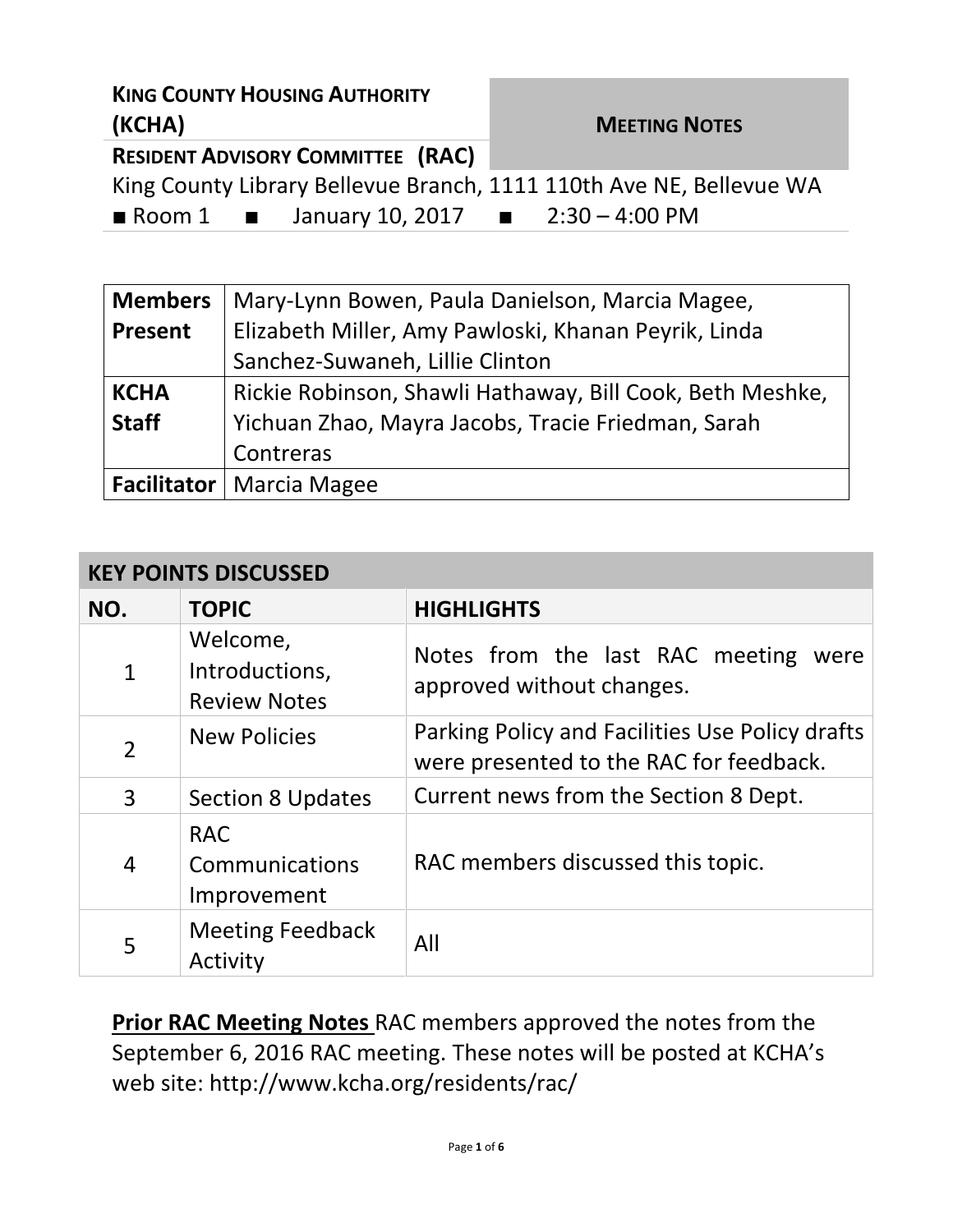#### **Welcome and Introductions**

Rickie Robinson announced that he will retire in February 2017. Rickie introduced Marcia Magee as our meeting facilitator. Introductions were made around the room.

#### **Housing Management Policies**

Bill Cook, Director of Public Housing, introduced Regional Managers Yichuan Zhao and Mayra Jacobs. They have been in their Regional Manager positions for about a year now. They have been working on two policies they are bringing today to the RAC for review and feedback. The Parking Policy is an update and the Community Space Facilities Use Agreement is a proposed new policy. The Parking Policy only applies to properties managed by King County Housing Authority. Property managers are responsible for enforcing the Parking Policy. The Facility Use policy only applies to properties with community centers and large community meeting rooms used by community agencies such as the Boys and Girls Club that residents sometimes use for private events when available after hours. It does not apply to shared spaces in mid-rise buildings that residents use for bingo or other social activities. Those spaces will continue to be managed by the property manager and the residents without needing a formal Facilities Use agreement.

## Parking Policy

A few years ago, KCHA implemented a parking policy that works like this. People eligible to park register their car with KCHA, get a parking sticker, and can park in any available space at their site with the sticker on a first come, first served basis. However, we have observed this is not working well at all sites because family sites and mid-level sites have vastly different amounts of parking available per versus the number of residents. Our proposed update to the parking policy is to split the policy and have a different parking policy for family sites than for mid-rise sites. We are proposing keeping the policy at the mid-rise properties the same (i.e. parking stickers and first come, first serve)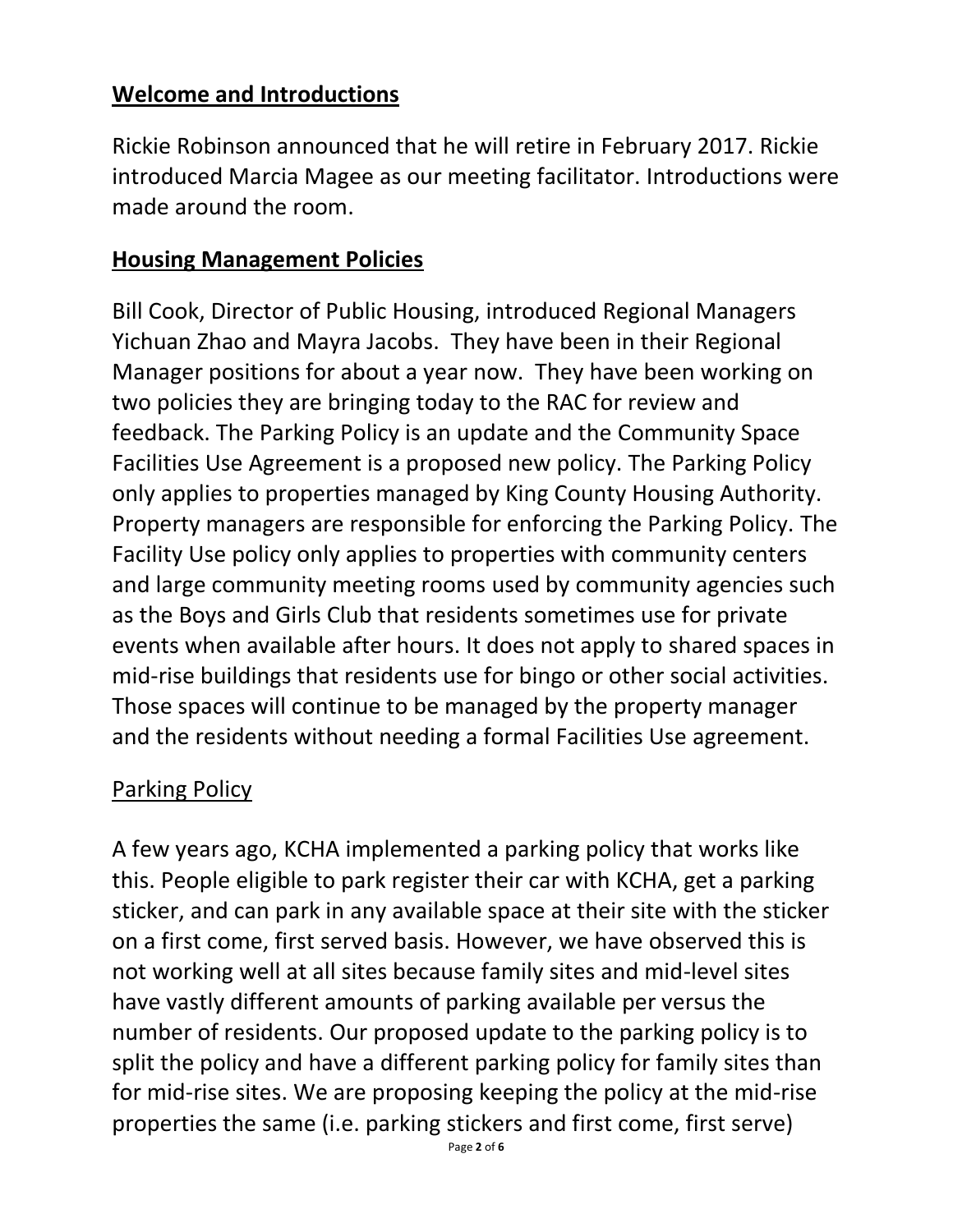because parking is typically very limited at the mid-rise properties. On the family sites, we are proposing going to assigned parking spaces. Every unit at a family site will be assigned one parking space on the property, if the parking lots are large enough to accommodate every unit, whether or not that family owns a car. There will be guest parking available if there are more parking spaces than units. These parking policies would only apply to properties managed by King County Housing Authority. Property managers are responsible for enforcing the Parking Policy.

## Facilities Use Agreement

The purpose of this proposed new policy is to create one common policy to handle private usage of all of the large community spaces in various KCHA properties. Currently each property manager has his or her own method of allowing or not allowing private usage of community rooms and community centers after hours. By creating one policy, we will make it easier for residents to understand if, how and when they can use a community room, and it will make it easier for managers to manage such usage. It will reduce KCHA's risk because this proposed policy has a written agreement the private person using the space will have to sign.

Mayra went through the draft of the proposed new Facilities Use policy to show the RAC members how a resident could apply to use a community space for private use, what a resident will agree to in order to use such a space for private use, and how KCHA will charge for expenses such as damages, clean up, lost keys and overstaying in the room after the scheduled time.

RAC members thought the new Facilities Use agreement was a good idea, especially because it protects neighbors and KCHA from improper usage of or damage to community rooms during after hour events.

## **Section 8 Updates**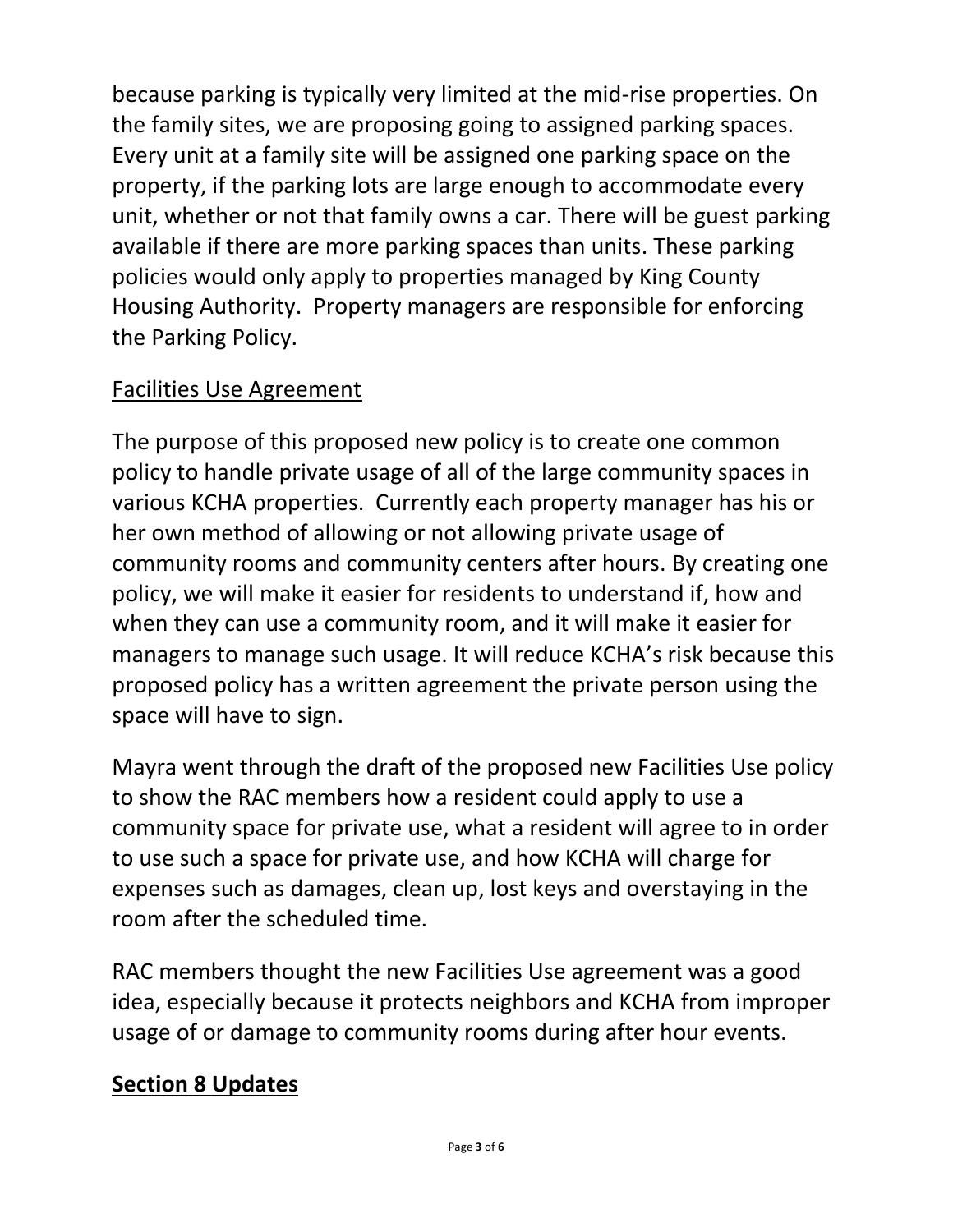Sarah Contreras presented the following information.

- Section 8 implemented new payment standards as of January 1, 2017. The higher payment standards will help Section 8 families find units to rent in King County's very hot rental market.
- Section 8 is conducting a zip code pilot project. Section 8 employees participating in the pilot support all Section 8 participants and Section 8 landlords whose properties lie within assigned zip codes. Section 8 staff members not participating in the pilot get assigned Section 8 families to support according to the last name of the head of household.
- Seattle Housing Authority will open its Section 8 waitlist in February 2017. King County Housing Authority plans to open its Section 8 waitlist in April 2017 for a couple of weeks.
- KCHA's Section 8 Department is in the process of hiring a landlord liaison staff member to provide better service to Section 8 landlords.
- As of the beginning of 2017, Section 8 participants can identify their Section 8 housing specialists and see payment standards for various zip codes by looking that information up on the web site www.kcha.org

# **RAC Communications Recommendations**

A communications consultant, Teresa Moore, came to the RAC in 2015 to collect from RAC members (without KCHA staff present) their ideas and feedback about RAC communications. Shawli Hathaway requested comments from RAC members to a summary of the consultant's recommendations. This summary had been mailed to RAC members prior to this meeting.

The main recommendations from Teresa Moore were:

- Train RAC members to facilitate RAC meetings and help keep conversations on track.
- Give RAC members the opportunity to provide truly meaningful feedback.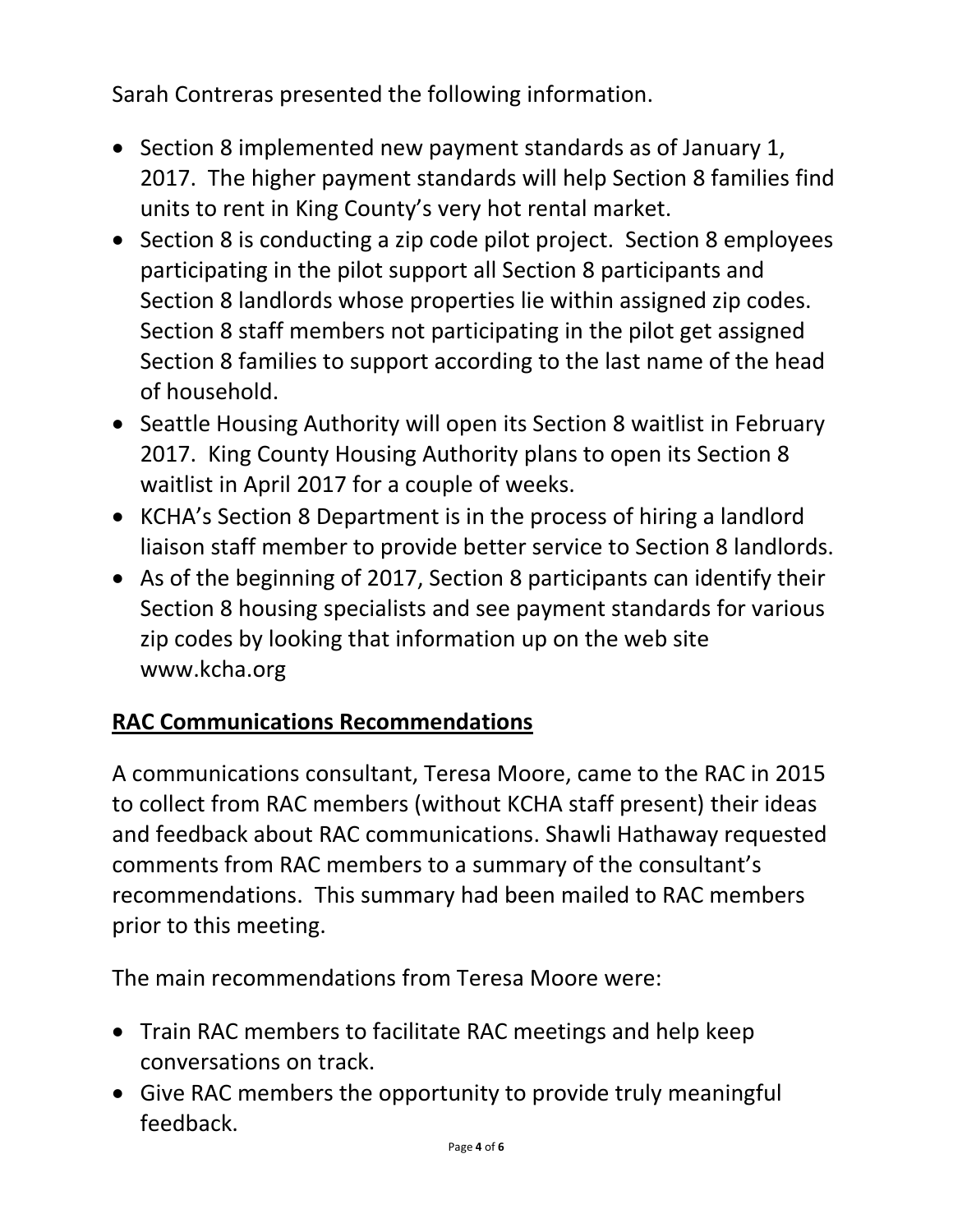- Set a regular schedule of RAC meetings.
- Consider splitting RAC meetings into Section 8 and Public Housing segments.

RAC members agreed that the above summary was an adequate summary of the discussion with the communications consultant. Some additional comments this afternoon (at least one person contributed each idea that follows): don't split up the meeting into two locations because we like to meet all together, meet all together but meet alternately at Tukwila and on the east side, have the meeting location be in between Tukwila and Bellevue, start afternoon meetings at 3 pm rather than 2:30 pm, have a meeting that lasts longer than  $1 \frac{1}{2}$  hours when we discuss a big topic or have less on the agenda so there's more time to discuss big agenda items, get an up-to-date contact list of KCHA staff members, have an assessment of how the RAC is operating more often, recruit new RAC members and have a way to deal with RAC members who never attend, create a list of RAC members who want to share their contact information with other RAC members, and we like having a RAC member facilitate the meeting.

## **Meeting Feedback**

Kudos / Good News: Good information shared; Thanks for telling us about Comcast Internet Essentials; Good job, Marcia, facilitating the meeting; Good job for this meeting in general

What Didn't Work: The speakers were scattered around the circle. People presenting at the RAC should sit closer together so people with difficulty hearing can sit near the speakers. Starting an afternoon meeting at 3 pm instead of 2:30 pm would be better for RAC members who have jobs.